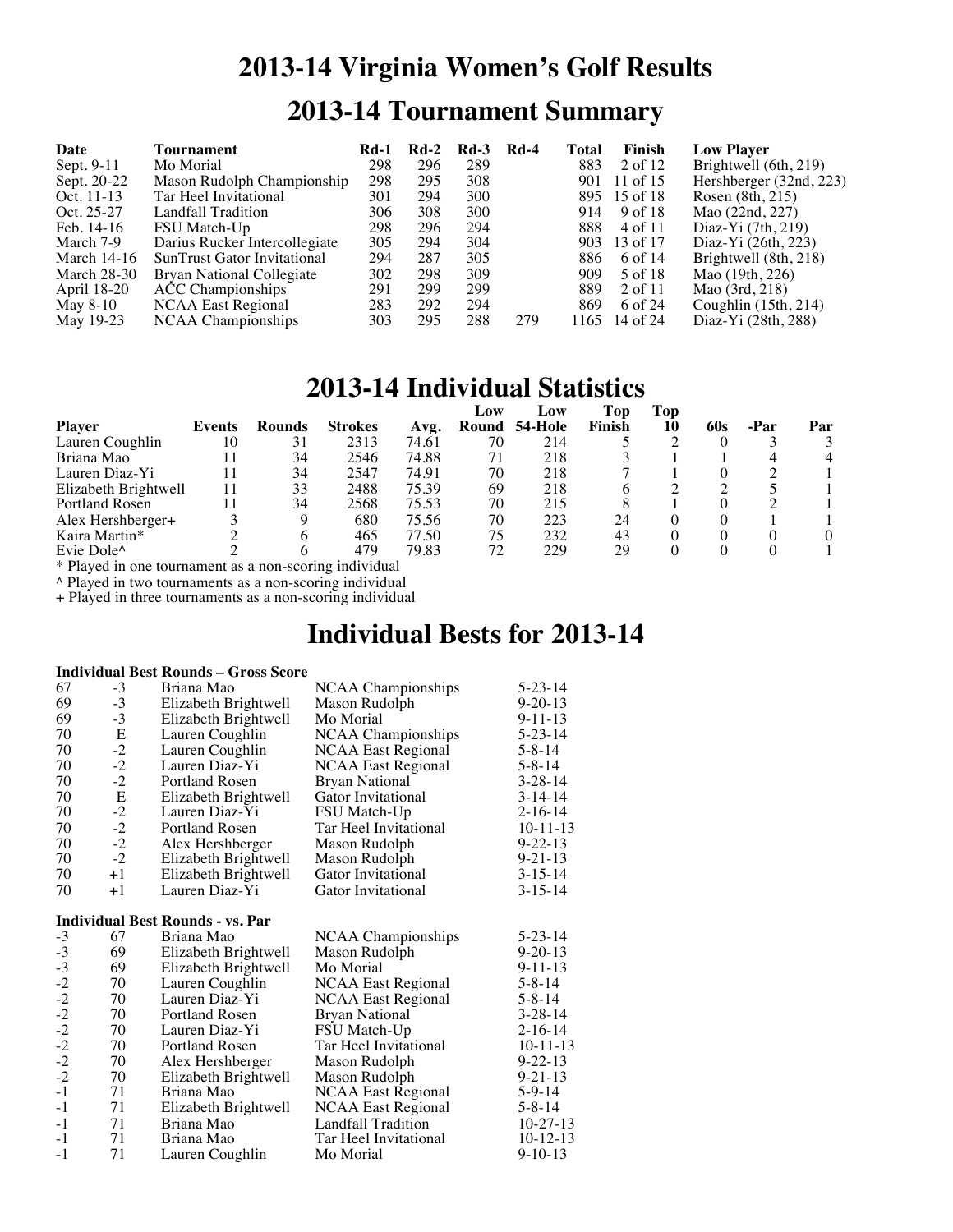### **Individual Best Tournaments – Gross Score (54 holes)**

| 214 | $-2$  | Lauren Coughlin       | <b>NCAA East Regional</b> | $5-10-14$     |
|-----|-------|-----------------------|---------------------------|---------------|
| 215 | $-1$  | <b>Portland Rosen</b> | Tar Heel Invitational     | $10-13-13$    |
| 218 | $+2$  | Elizabeth Brightwell  | <b>NCAA East Regional</b> | $5-10-14$     |
| 218 | $+2$  | Lauren Diaz-Yi        | <b>NCAA East Regional</b> | $5-10-14$     |
| 218 | $+5$  | Briana Mao            | <b>ACC</b> Championships  | $4 - 19 - 14$ |
| 218 | $+8$  | Elizabeth Brightwell  | <b>Gator Invitational</b> | $3-16-14$     |
| 219 | $+3$  | Lauren Diaz-Yi        | <b>FSU Match-Up</b>       | $2 - 16 - 14$ |
| 219 | $+3$  | Elizabeth Brightwell  | Mo Morial                 | $9 - 11 - 13$ |
| 220 | $+7$  | Lauren Coughlin       | <b>ACC</b> Championships  | $4 - 19 - 14$ |
| 220 | $+4$  | Lauren Coughlin       | Mo Morial                 | $9 - 11 - 13$ |
| 221 | $+5$  | Briana Mao            | <b>NCAA East Regional</b> | $5-10-14$     |
| 221 | $+11$ | Lauren Coughlin       | Gator Invitational        | $3-16-14$     |
| 221 | $+5$  | Briana Mao            | Mo Morial                 | $9 - 11 - 13$ |
|     |       |                       |                           |               |

### **Individual Best Tournaments – vs. Par**

| $-2$ | 214 | Lauren Coughlin       | <b>NCAA East Regional</b> | $5-10-14$     |
|------|-----|-----------------------|---------------------------|---------------|
| $-1$ | 215 | <b>Portland Rosen</b> | Tar Heel Invitational     | $10-13-13$    |
| $+2$ | 218 | Elizabeth Brightwell  | <b>NCAA East Regional</b> | $5-10-14$     |
| $+2$ | 218 | Lauren Diaz-Yi        | NCAA East Regional        | $5-10-14$     |
| $+3$ | 219 | Lauren Diaz-Yi        | <b>FSU Match-Up</b>       | $2 - 16 - 14$ |
| $+3$ | 219 | Elizabeth Brightwell  | Mo Morial                 | $9 - 11 - 13$ |
| $+4$ | 220 | Lauren Coughlin       | Mo Morial                 | $9 - 11 - 13$ |
| $+5$ | 221 | Briana Mao            | <b>NCAA East Regional</b> | $5-10-14$     |
| $+5$ | 221 | Briana Mao            | Mo Morial                 | $9 - 11 - 13$ |
| $+5$ | 218 | Briana Mao            | <b>ACC</b> Championships  | $4 - 19 - 14$ |

## **Team Bests for 2013-14**

#### **Team Best Rounds – Gross Score**

| 279            | $-1$       | <b>NCAA Championships</b>         | Fourth Round                             | $5 - 23 - 14$                 |
|----------------|------------|-----------------------------------|------------------------------------------|-------------------------------|
| 283            | $-5$       | <b>NCAA East Regional</b>         | <b>First Round</b>                       | $5 - 8 - 14$                  |
| 287            | $+7$       | Gator Invitational                | Second Round                             | $3 - 15 - 14$                 |
| 288            | $+8$       | <b>NCAA Championships</b>         | Third Round                              | $5 - 22 - 14$                 |
| 289            | $+1$       | Mo Morial                         | Third Round                              | $9 - 11 - 13$                 |
| 291            | $+7$       | <b>ACC</b> Championships          | <b>First Round</b>                       | $4 - 17 - 14$                 |
| 292            | $+4$       | <b>NCAA East Regional</b>         | Second Round                             | $5 - 9 - 14$                  |
| 294            | $+6$       | <b>NCAA East Regional</b>         | Third Round                              | $5-10-14$                     |
| 294            | $+14$      | Gator Invitational                | <b>First Round</b>                       | $3-14-14$                     |
| 294            | $+10$      | Rucker Intercollegiate            | Second Round                             | $3 - 8 - 14$                  |
| 294            | $+6$       | FSU Match-Up                      | Third Round                              | 2-16-14                       |
| 294            | $+6$       | Tar Heel Invitational             | Second Round                             | $10-12-13$                    |
| 295            | $+15$      | <b>NCAA Championships</b>         | Second Round                             | $5 - 21 - 14$                 |
| 295            | $+7$       | Mason Rudolph                     | Second Round                             | $9 - 21 - 13$                 |
| 296            | $+8$       | FSU Match-Up                      | Second Round                             | $2 - 15 - 14$                 |
| 296            | $+8$       | Mo Morial                         | Second Round                             | $9-10-13$                     |
| 298            | $+10$      | <b>Bryan National</b>             | Second Round                             | $3-29-14$                     |
| 298            | $+10$      | FSU Match-Up                      | <b>First Round</b>                       | $2 - 14 - 14$                 |
| 298            | $+10$      | Mason Rudolph                     | <b>First Round</b>                       | $9 - 20 - 13$                 |
| 298            | $+10$      | Mo Morial                         | <b>First Round</b>                       | $9 - 9 - 13$                  |
|                |            |                                   |                                          |                               |
|                |            |                                   |                                          |                               |
|                |            | <b>Team Best Rounds - vs. Par</b> |                                          |                               |
| $-5$           | 283        | <b>NCAA East Regional</b>         | <b>First Round</b>                       | $5 - 8 - 14$                  |
| $-1$           | 279        | <b>NCAA Championships</b>         | <b>Fourth Round</b>                      | $5 - 23 - 14$                 |
| $+1$           | 289        | Mo Morial                         | <b>Third Round</b>                       | $9 - 11 - 13$                 |
| $+4$           | 292        | <b>NCAA East Regional</b>         | Second Round                             | $5 - 9 - 14$                  |
| $+6$           | 294        | <b>NCAA East Regional</b>         | Third Round                              | $5-10-14$                     |
| $+6$           | 294        | FSU Match-Up                      | <b>Third Round</b>                       | $2 - 16 - 14$                 |
| $+6$           | 294        | Tar Heel Invitational             | Second Round                             | $10-12-13$                    |
| $+7$           | 291        | <b>ACC</b> Championships          | <b>First Round</b>                       | 4-17-14                       |
| $+7$           | 287        | Gator Invitational                | Second Round                             | $3 - 15 - 14$                 |
| $+7$           | 295        | Mason Rudolph                     | Second Round                             | $9 - 21 - 13$                 |
| $+8$           | 288        | NCAA Championships                | Third Round                              | $5 - 22 - 14$                 |
| $+8$           | 296        | FSU Match-Up                      | Second Round                             | $2 - 15 - 14$                 |
| $+8$           | 296        | Mo Morial                         | Second Round                             | $9-10-13$                     |
| $+10$          | 298        | Bryan National                    | Second Round                             | $3-29-14$                     |
| $+10$          | 294        | Rucker Intercollegiate            | Second Round                             | $3 - 8 - 14$                  |
| $+10$          | 298        | FSU Match-Up                      | <b>First Round</b>                       | $2 - 14 - 14$                 |
| $+10$<br>$+10$ | 298<br>298 | Mason Rudolph<br>Mo Morial        | <b>First Round</b><br><b>First Round</b> | $9 - 20 - 13$<br>$9 - 9 - 13$ |